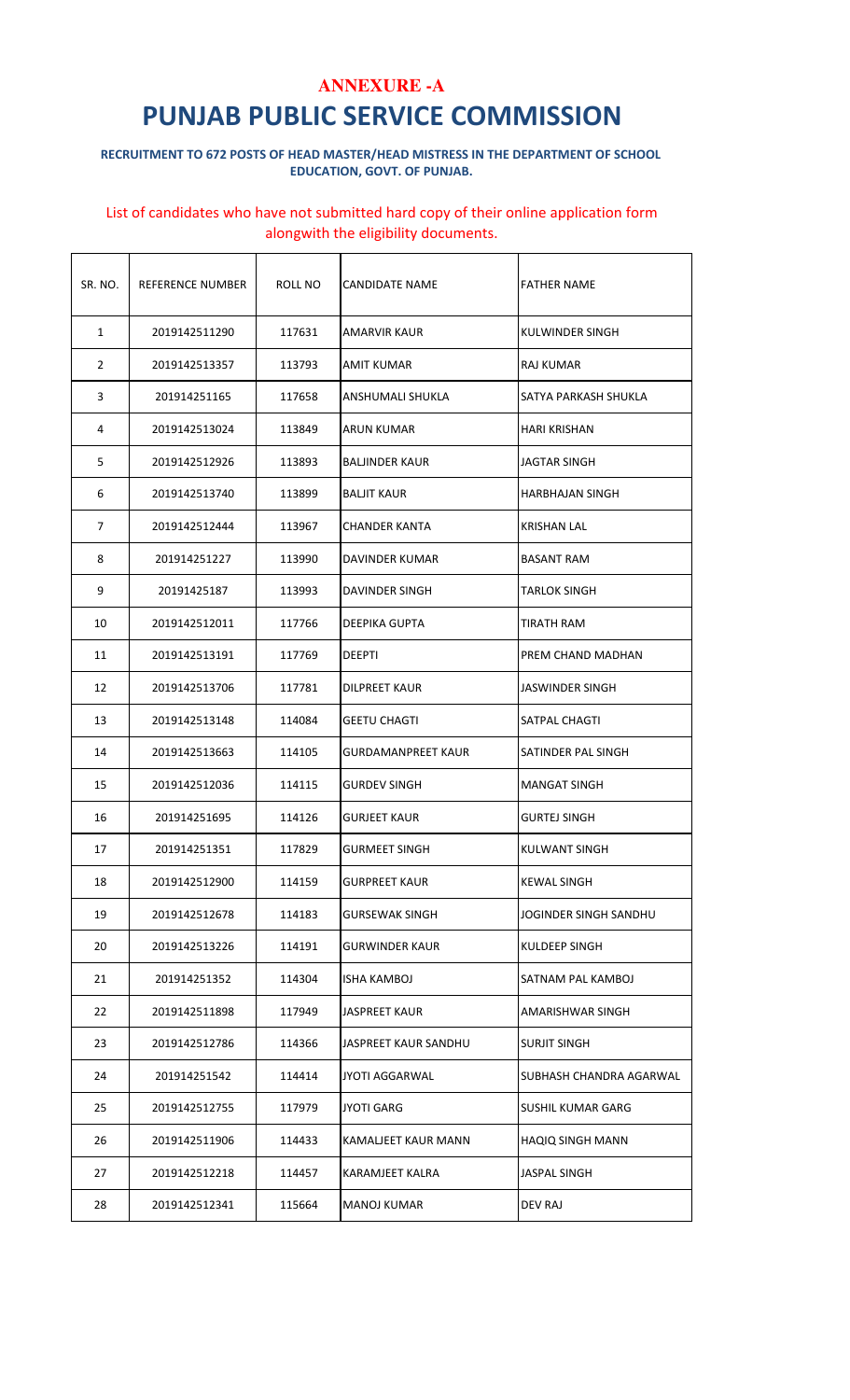#### RECRUITMENT TO 672 POSTS OF HEAD MASTER/HEAD MISTRESS IN THE DEPARTMENT OF SCHOOL EDUCATION, GOVT. OF PUNJAB.

| SR. NO. | REFERENCE NUMBER | ROLL NO | CANDIDATE NAME       | <b>FATHER NAME</b>       |
|---------|------------------|---------|----------------------|--------------------------|
| 29      | 2019142513580    | 118169  | <b>NANCY BEHL</b>    | SUSHIL KUMAR BEHL        |
| 30      | 2019142513209    | 118179  | NAVDEEP KAUR         | <b>HARDEV SINGH</b>      |
| 31      | 2019142511027    | 114834  | PAMELPREET KAUR      | PARKASH SINGH            |
| 32      | 201914251291     | 114944  | PRATIBHA MISSER      | <b>DINESH MISSER</b>     |
| 33      | 2019142511124    | 118323  | PRIYA BHAVNA         | <b>BALWANT SINGH</b>     |
| 34      | 2019142512639    | 114978  | RACHNA               | PADAM KUMAR              |
| 35      | 2019142511902    | 115015  | RAJESH PAL           | OM PARKASH SHARMA        |
| 36      | 2019142513557    | 115027  | RAJINDER PAL JINDAL  | SEHAJ RAM                |
| 37      | 201914251396     | 115085  | RAKESH SHARMA        | AMARNATH SHARMA          |
| 38      | 2019142513099    | 118494  | RISHI KUMAR          | <b>MAKHAN LAL</b>        |
| 39      | 2019142512914    | 115341  | SATNAM SINGH         | JAGDEV SINGH             |
| 40      | 2019142513497    | 118614  | SIMERJIT KAUR        | AJIT SINGH               |
| 41      | 201914251809     | 115418  | SMT JEEWAN JYOTI     | SH SARDARI LAL           |
| 42      | 2019142512741    | 115511  | <b>SUNENA SINGLA</b> | SURINDER KUMAR SINGLA    |
| 43      | 2019142512288    | 118700  | SURINDER KAUR        | NARINDER SINGH           |
| 44      | 2019142511878    | 118749  | <b>VIKAS GODARA</b>  | <b>FAQIR CHAND</b>       |
| 45      | 2019142514051    | 115646  | YOVEN DEEP DHAWAN    | ISHWAR CHANDER DHAWAN    |
| 46      | 2019142514047    | 115017  | RAJESH YADAV         | RAM BAHADUR YADAV        |
| 47      | 20191425119      | 115516  | SUNIL SHARMA         | <b>TARSEM LAL SHARMA</b> |
| 48      | 2019142512896    | 118051  | LAKHWANT SINGH       | DALIP SINGH              |
| 49      | 2019142513405    | 118107  | MANJINDER KAUR       | <b>GURDIAL SINGH</b>     |
| 50      | 2019142512117    | 114751  | NAVEEN KUMAR SHARMA  | <b>MADAN GOPAL</b>       |
| 51      | 2019142513004    | 118484  | RENU BALA            | <b>HARDEV SINGH</b>      |
| 52      | 201914251497     | 118035  | KULDEEP SINGH        | PARSHAN SINGH            |
| 53      | 2019142511896    | 115859  | VARINDER KAUR        | TEJA SINGH               |
| 54      | 2019142512891    | 115864  | VIKAS KUMAR          | JAGDISH LAL              |
| 55      | 2019142512598    | 115754  | HARVINDER SINGH      | GURJANT SINGH            |
| 56      | 2019142511748    | 115819  | RAJWINDER KAUR       | DARSHAN SINGH            |
| 57      | 2019142512761    | 115876  | GURPREET SINGH       | DARSHAN SINGH            |
| 58      | 2019142513656    | 113771  | AMANPREET KAUR       | CHARAN SINGH             |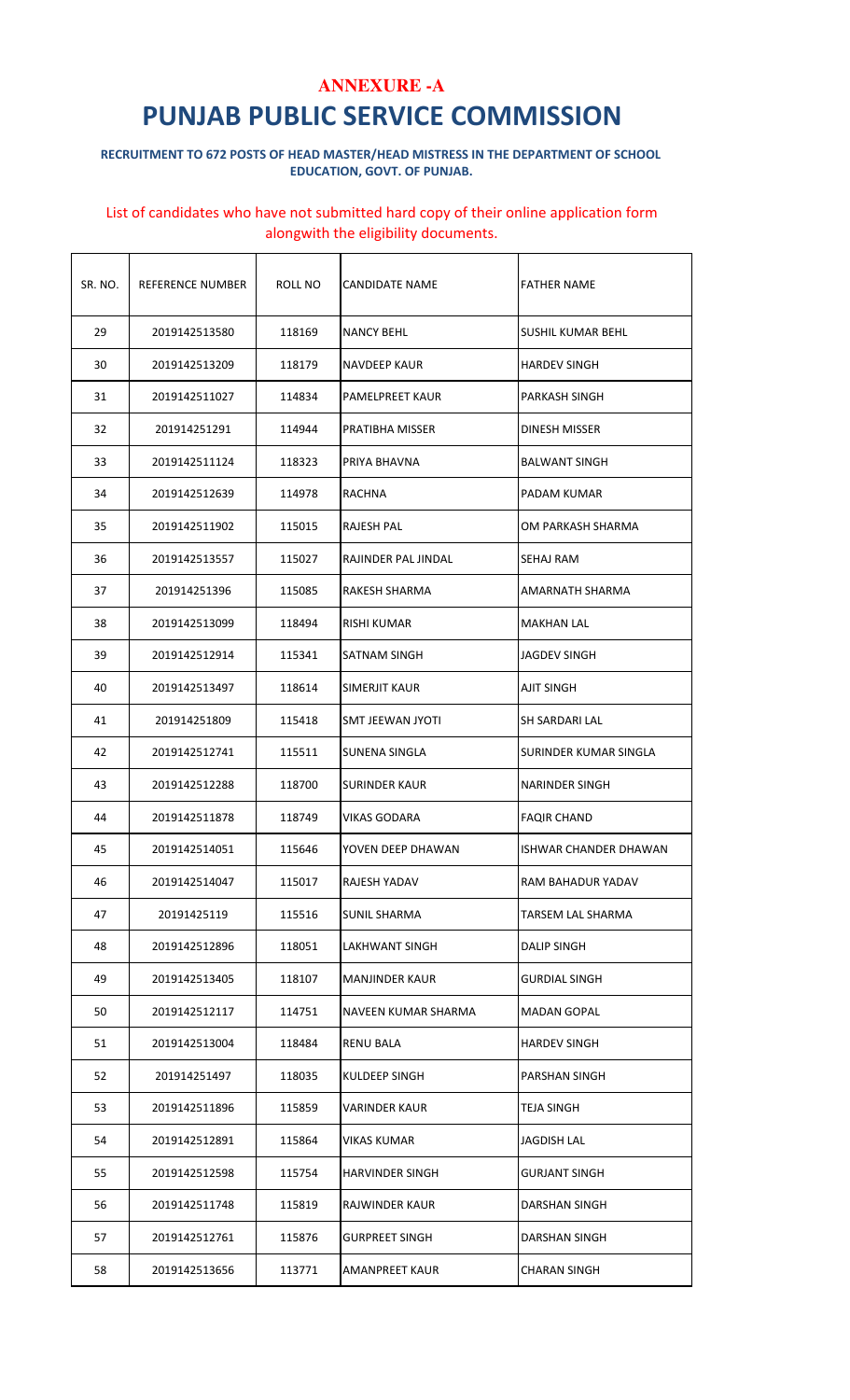#### RECRUITMENT TO 672 POSTS OF HEAD MASTER/HEAD MISTRESS IN THE DEPARTMENT OF SCHOOL EDUCATION, GOVT. OF PUNJAB.

| SR. NO. | REFERENCE NUMBER | ROLL NO | CANDIDATE NAME          | <b>FATHER NAME</b>   |
|---------|------------------|---------|-------------------------|----------------------|
| 59      | 2019142512257    | 113874  | AVINASH KAUR            | <b>BALBIR SINGH</b>  |
| 60      | 2019142512069    | 114200  | <b>HARBHAJAN SINGH</b>  | <b>MAKHAN SINGH</b>  |
| 61      | 2019142511955    | 114327  | <b>JAGJIT SINGH</b>     | GURNAM SINGH         |
| 62      | 2019142511035    | 114489  | KIRANDEEP KAUR          | <b>BANTA SINGH</b>   |
| 63      | 201914251904     | 115884  | <b>KRISHAN SINGH</b>    | DARSHAN SINGH        |
| 64      | 2019142511687    | 114583  | <b>MANDEEP KAUR</b>     | <b>GURBAX RAI</b>    |
| 65      | 2019142513829    | 118086  | <b>MANDEEP KAUR BAL</b> | <b>SURJIT SINGH</b>  |
| 66      | 2019142512436    | 114642  | <b>MANOHAR SINGH</b>    | <b>JANGIR SINGH</b>  |
| 67      | 2019142514099    | 114738  | NARSI SINGH             | <b>BALVIR SINGH</b>  |
| 68      | 201914251141     | 114878  | PARMINDER KUMAR         | SATNAM SINGH         |
| 69      | 2019142511909    | 114959  | PRIYANKA                | <b>MOHINDER LAL</b>  |
| 70      | 2019142513253    | 115666  | RAJBEER KAUR            | SURINDER SINGH       |
| 71      | 2019142512443    | 118393  | RAJVARINDER SINGH       | <b>BALWANT SINGH</b> |
| 72      | 2019142512454    | 115059  | RAJVEER KAUR            | <b>DESH RAJ</b>      |
| 73      | 2019142513850    | 118437  | RAMANJOT KAUR           | <b>BALDEV SINGH</b>  |
| 74      | 2019142512689    | 115178  | <b>RENU KUMARI</b>      | <b>HARBILAS</b>      |
| 75      | 2019142512807    | 115392  | SHIKHA RANI             | SATPAL               |
| 76      | 2019142513696    | 114528  | <b>KULWINDER KAUR</b>   | <b>JAGDISH SINGH</b> |
| 77      | 201914251244     | 117843  | <b>GURPREET SINGH</b>   | <b>SURJIT SINGH</b>  |
| 78      | 201914251523     | 117956  | JASVINDER               | AMARJEET SINGH       |
| 79      | 2019142512973    | 118196  | NAVNEET KAUR            | SURINDERJIT SINGH    |
| 80      | 201914251651     | 114900  | PAVITTAR KAUR           | AJMEL SINGH          |
| 81      | 2019142513683    | 115540  | SURJIT SINGH            | HARBHAJAN SINGH      |
| 82      | 2019142513132    | 117804  | GULSHAN KUMAR           | SURJIT SINGH         |
| 83      | 201914251293     | 114134  | <b>GURLOVLEEN SINGH</b> | <b>BHARPUR SINGH</b> |
| 84      | 201914251781     | 114512  | KULDIP SINGH            | GURCHARAN SINGH      |
| 85      | 2019142513900    | 118067  | <b>MAHNDER SINGH</b>    | AMAR SINGH           |
| 86      | 2019142511839    | 114808  | NEETU SANGAR            | VIJAY KUMAR          |
| 87      | 201914251133     | 118255  | PARDEEP KAUR            | <b>JOGA SINGH</b>    |
| 88      | 2019142511154    | 114885  | PARMJEET KAUR           | GULAB SINGH          |
| 89      | 2019142511721    | 115049  | RAJNI KAUR              | TARA SINGH           |